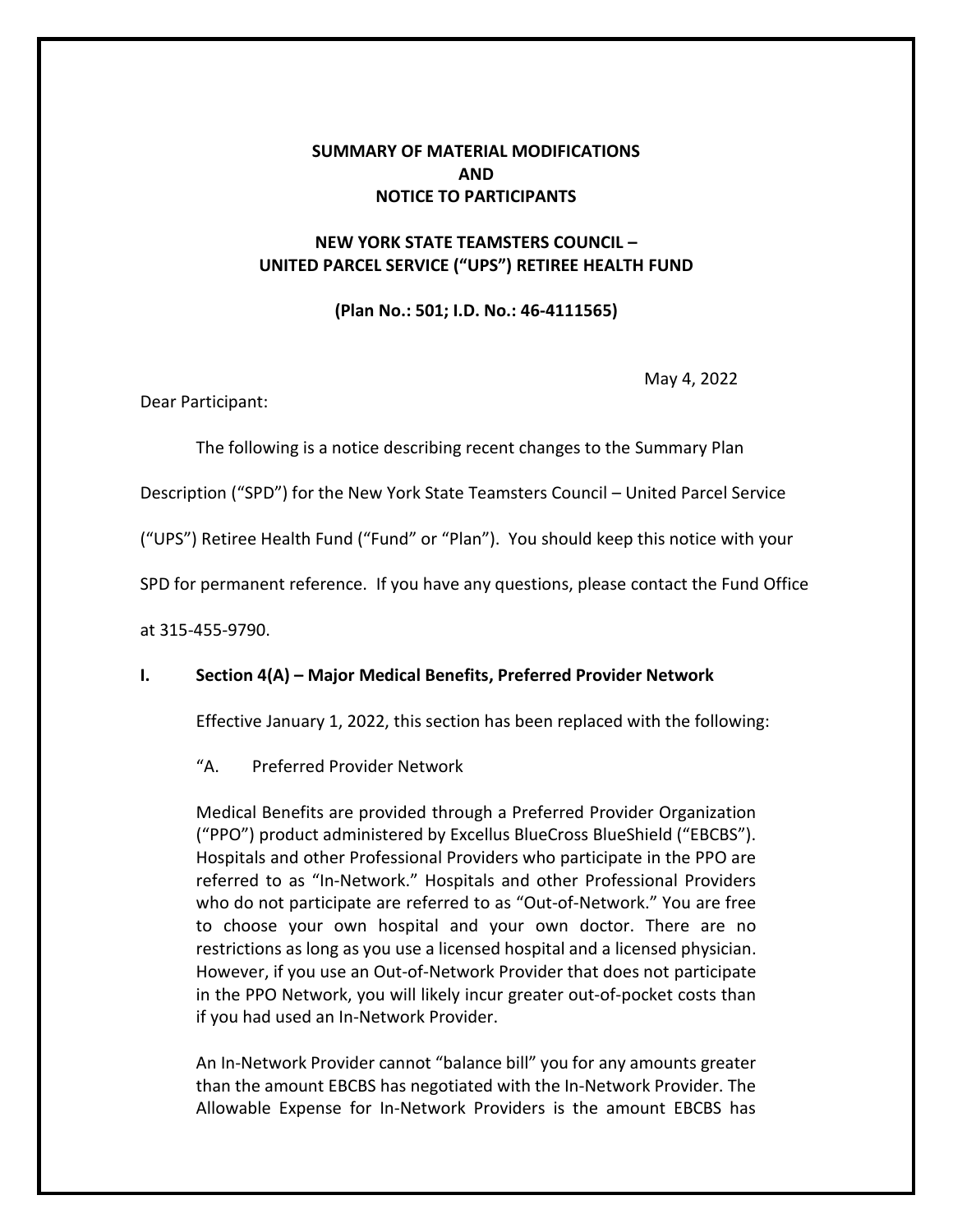negotiated with the In‐Network Provider or the In‐Network Provider's charge, whichever is less.

Unless otherwise specifically provided herein, the "Allowable Expense" for Out-of‐Network Providers will be determined by the Plan based on the lowest of (1) the Out-of‐Network Provider's charge, (2) the amount approved by the local Blue Cross Blue Shield Plan with whom the Out‐of‐ Network Provider has an agreement, or (3) 100% of the amount EBCBS makes to participating providers for the type of care you receive, based on a regional fee schedule. **The Out‐of‐Network Provider's actual charge may exceed the Allowable Expense. For anything other than Surprise Bills, you must pay the difference between the Allowable Expense and the Out‐of‐ Network Provider's charge. See the definition of "Allowable Expense" and the section titled "Protection from Surprise Bills" for more information.**"

## **II. Section 4(D) – Major Medical Benefits, Definitions**

Effective January 1, 2022, the following definitions were added or changed as

follows:

**1. Allowable Expense.** "Allowable Expense" means the maximum amount the Plan will pay to a Facility, Professional Provider or Provider of Additional Health Services for the services or supplies covered under the Plan before any applicable Deductible, Copayment and Coinsurance amounts are subtracted.

The "Allowable Expense" for In‐Network Providers will be the amount EBCBS has negotiated with the In‐Network Provider or the In‐Network Provider's charge, whichever is less. However, when the In‐Network Provider's charge is less than the amount EBCBS has negotiated with the In‐Network Provider, your Coinsurance, Copayment or Deductible amount will be based on the In‐Network Provider's charge.

Unless otherwise specifically provided herein, the "Allowable Expense" for Out‐of‐Network Providers will be determined by the Plan based on the lowest of (1) the Out-of-Network Provider's charge, (2) the amount approved by the local Blue Cross Blue Shield Plan with whom the Out‐of‐ Network Provider has an agreement, or (3) 100% of the payment amount EBCBS makes to participating providers for the type of care you receive, based on a regional fee schedule. **The Out‐of‐Network Provider's actual charge may exceed the Allowable Expense. For anything other than**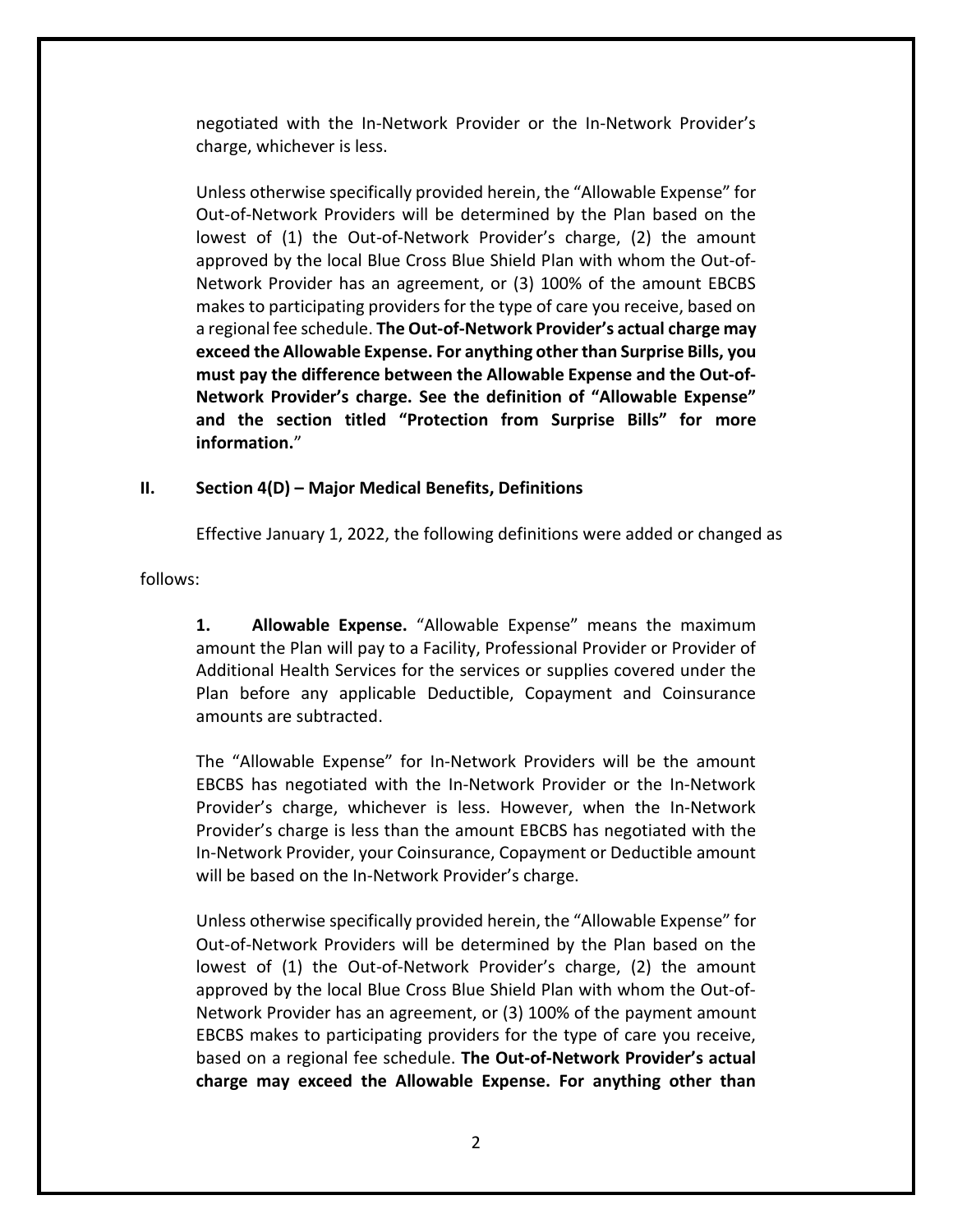**Surprise Bills, you must pay the difference between the Allowable Expense and the Out‐of‐ Network Provider's charge.** 

*Ground Ambulance.* The "Allowable Expense" for an Out‐of‐Network Provider for ground ambulance, other than ground ambulance that may be considered as part of a Surprise Bill, will be the Out‐of‐Network Provider's charge.

*Surprise Bills.* The "Allowable Expense" for Surprise Bills for an Out‐of‐ Network Provider will be the lesser of the Out‐of‐Network Provider's charge or the "Qualifying Payment Amount." See the section titled "Protection from Surprise Bills" below for what constitutes a Surprise Bill and how the Qualifying Payment Amount is determined.

*Physician‐Administered Pharmaceuticals.* For physician‐administered pharmaceuticals, the Plan uses gap methodologies that are similar to the pricing methodology used by the Centers for Medicare and Medicaid Services, and produce fees based on published acquisition costs or average wholesale prices for the pharmaceuticals. These methodologies are currently created by RJ Health Systems, Thomson Reuters (published in its Red Book), or EBCBS based on an internally developed pharmaceutical pricing resource if the other methodologies have no pricing data available for a physician‐administered pharmaceutical or special circumstances support an upward adjustment to the other pricing methodology.

**7. Emergency Condition.** A medical condition manifesting itself by acute symptoms of sufficient severity (including severe pain) such that a prudent layperson, who possesses an average knowledge of health and medicine, could reasonably expect the absence of immediate medical attention to result in a condition described in the Emergency Medical Treatment and Active Labor Act ("EMTALA"), including: (1) placing the health of the individual (or, with respect to a pregnant woman, the health of the woman or her unborn child) in serious jeopardy, (2) serious impairment to bodily functions, or (3) serious dysfunction of any bodily organ or part.

**7A. Emergency Services.** With respect to an Emergency Condition, a medical screening examination (as required under EMTALA or as would be required under EMTALA if it applied to an Independent Freestanding Emergency Department) which is within the capability of the emergency department of a Hospital (or Independent Freestanding Emergency Department), including ancillary services routinely available to the emergency department to evaluate such Emergency Condition; and within the capabilities of the staff and facilities available at the Hospital (or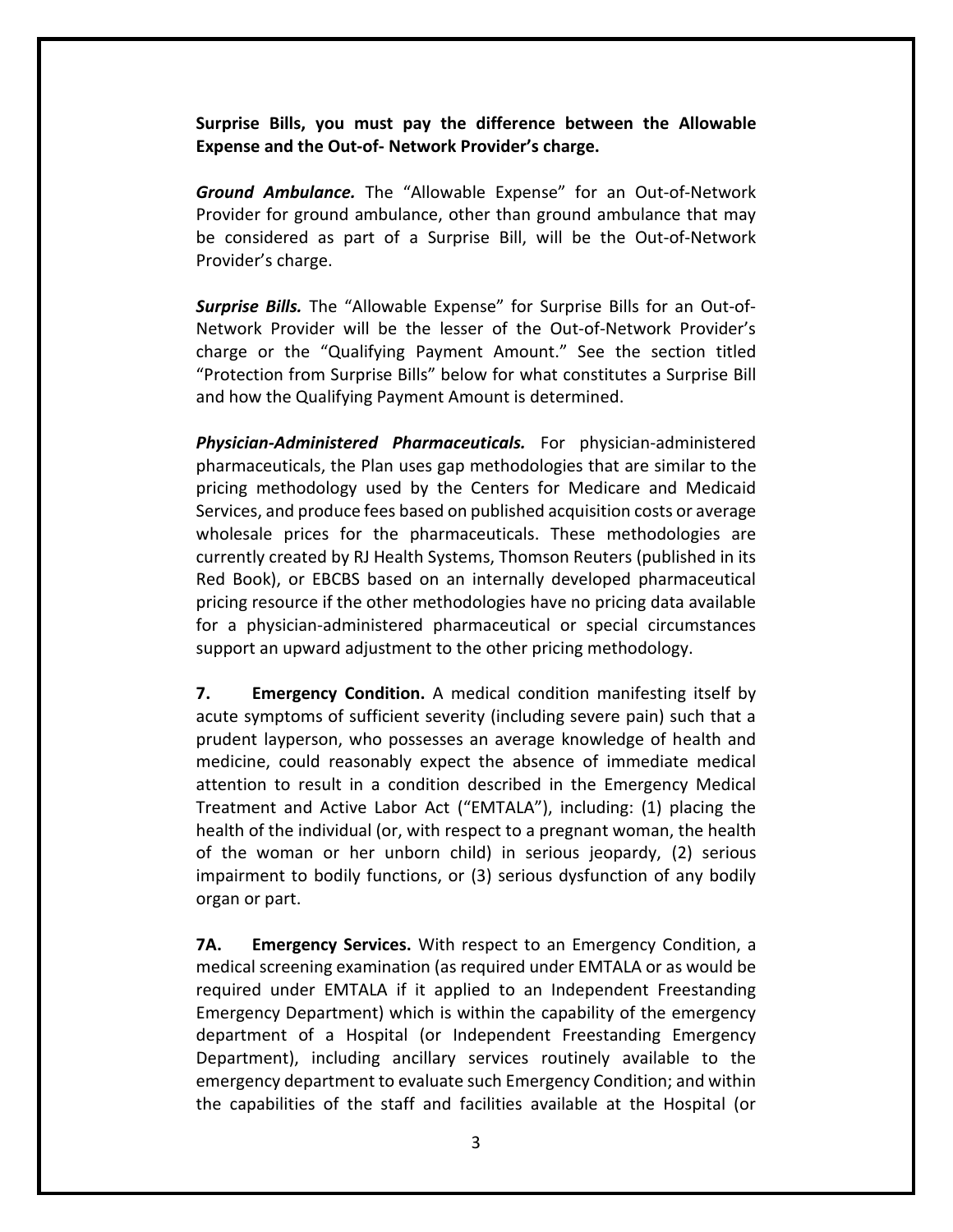Independent Freestanding Emergency Department) and such further medical examination and treatment as are required to stabilize the patient, regardless of the department of the Hospital in which further examination or treatment is furnished.

"Emergency Services" also include certain post‐stabilization services, unless the following conditions are met:

(1) The attending emergency physician or treating provider has determined that you are able to travel using nonmedical transportation or non‐emergency medical transportation to an available In‐Network Provider or Facility located within a reasonable travel distance, taking into account your medical condition and any other relevant factor;

(2) If the Provider is an Out‐of‐Network Provider, (a) the Provider gives you notice that the services rendered will be performed by an Out‐of‐Network Provider, and you consent to waive your rights under the surprise bill requirements, and (b) you or your authorized representative are in a condition to provide informed, voluntary consent; and

(3) The Provider satisfies any additional applicable laws and requirements including, without limitation, those provided in guidance issued by the Department of Health and Human Services.

**9A. Independent Freestanding Emergency Department.** A health care facility that provides Emergency Services and is geographically separate and distinct and licensed separately from a Hospital under applicable state law.

**11. In‐Network Provider.** A Facility, Professional Provider or Provider of Additional Health Services who has a contract with EBCBS or another Blue Cross and/or Blue Shield plan to provide services to you at a discounted rate. In‐Network Providers have agreed to accept the discounted rate as payment in full for services covered under the Plan. A list of In‐Network Providers is included in a provider directory and is available at www.excellusbcbs.com or upon request by calling the customer service number located on your identification card. The list may be revised from time to time. The In‐Network Provider directory will give you the following information about In‐Network Providers:

(1) Name, address and telephone number;

(2) Specialty;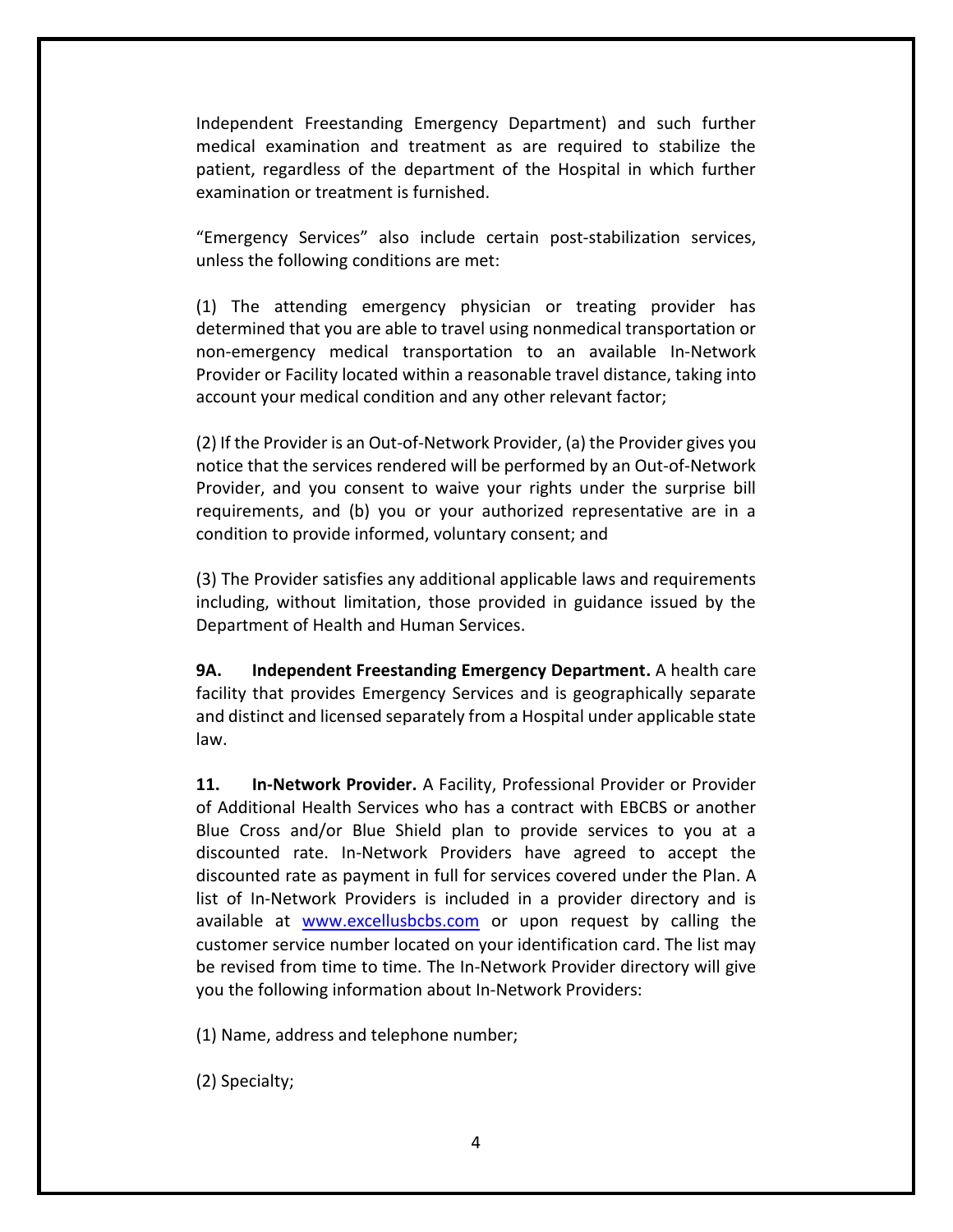(3) Board certification (if applicable);

(4) Languages spoken; and

(5) Whether the In‐Network Provider is accepting new patients.

You are only responsible for any In‐Network Provider Copayment, Deductible or Coinsurance that would apply to the covered services, and you will not be responsible for paying for any Out‐of‐Network charges that exceed your In‐Network Provider Copayment, Deductible or Coinsurance if you receive covered services from a provider who is not an In‐Network Provider because you reasonably relied on incorrect information the Plan or EBCBS provided about whether the provider was an In‐Network Provider in the following situations:

(1) The provider is listed as an In‐Network Provider in the online provider directory;

(2) The paper provider directory listing the provider as an In‐Network Provider is incorrect as of the date of publication;

(3) You were given written notice that the provider is an In‐Network Provider in response to your telephone request for network status information about the provider; or

(4) You are not provided with written notice within one business day of your telephone request for network status information.

### **III. Section 4(L) – Major Medical Benefits, Additional Benefits**

Effective January 15, 2022, a new number (6) was added under "7. Novel

Coronavirus (COVID-19) ("Coronavirus")" to provide that over-the-counter Coronavirus

tests will be covered to the extent required by applicable law through the Plan's

Prescription Drug Benefit.

### **IV. Section 4(Q) – Major Medical Benefits, Protection from Surprise Bills**

Effective January 1, 2022, the following was added as new subsection Q:

"Q. Protection from Surprise Bills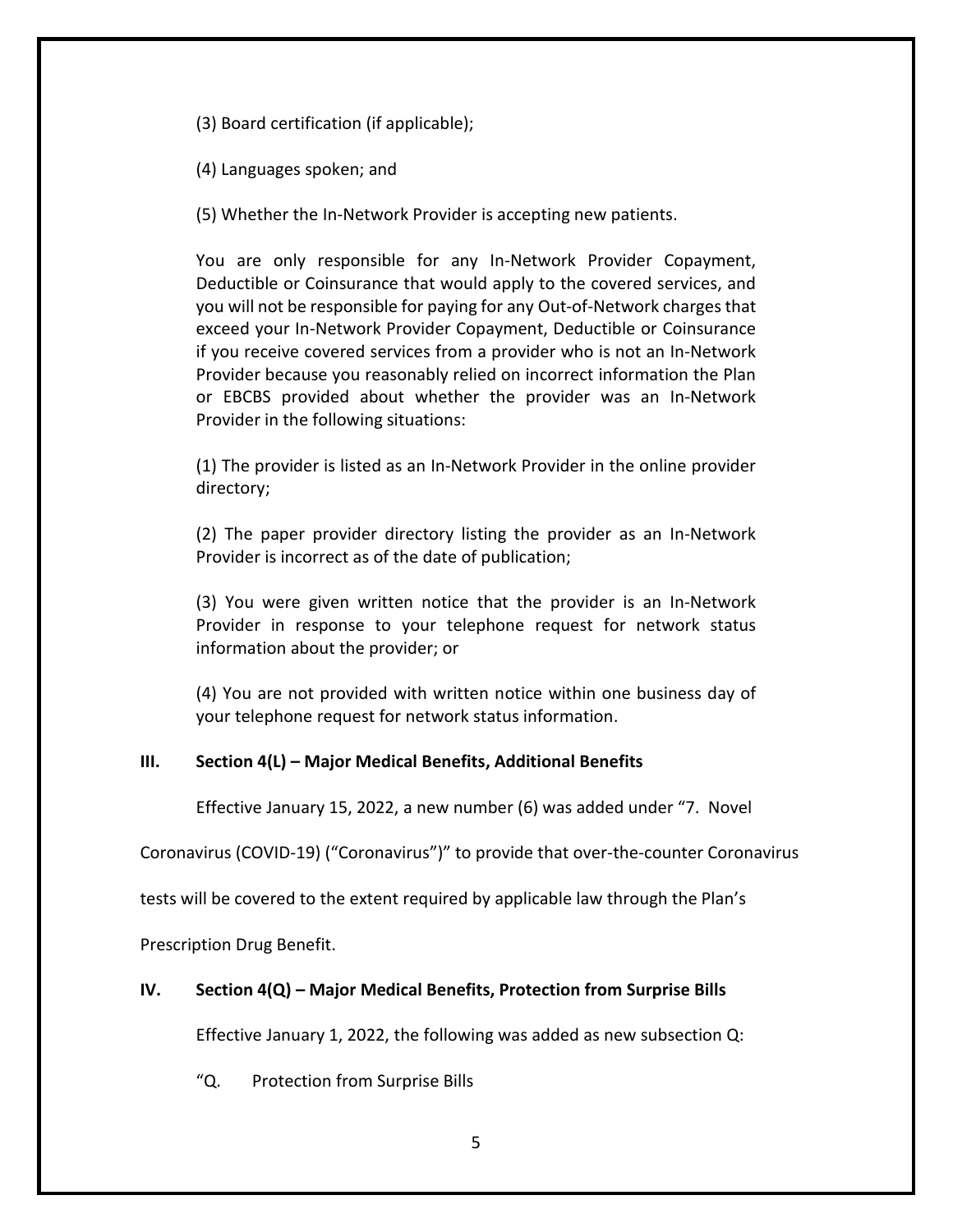A "Surprise Bill" is a bill you receive for a covered service in the following circumstances:

(1) Emergency Services performed by an Out‐of‐Network Provider with respect to an Emergency Condition;

(2) Air ambulance services performed by an Out‐of‐Network Provider; and

(3) For certain non‐Emergency Services performed by an Out‐of‐Network Provider at a participating Hospital, ambulatory surgical center and Independent Freestanding Emergency Department.

There are special reimbursement rules that apply to Surprise Bills when determining the Plan's payment to the Out‐of‐Network Provider. These special reimbursement rules will always apply to the following covered non‐Emergency Services when performed by an Out‐of‐Network Provider at an In‐Network Hospital, ambulatory surgical center or Independent Freestanding Emergency Department:

(1) Covered services performed by an Out‐of‐Network Provider when an In‐Network Provider is unavailable at the time the healthcare services are performed at the In‐Network Hospital, ambulatory surgical center or Independent Freestanding Emergency Department;

(2) Covered services performed by an Out‐of‐Network Provider as a result of unforeseen, urgent medical issues that arise at the time such services are performed, even if you previously consented to the Out‐of‐Network Provider performing such services;

(3) Covered services related to emergency medicine, anesthesiology, pathology, radiology, and neonatology;

(4) Covered services provided by assistant surgeons, hospitalists, and intensivists; and

(5) Diagnostic services, including radiology and laboratory services.

A Surprise Bill does not include a bill for healthcare services when an In-Network Provider is available and you elected to receive services from an Out‐of‐Network Provider or, with respect to non‐Emergency Services (other than those specified above) performed by an Out‐of‐Network Provider in a participating Hospital, ambulatory surgical center or Independent Freestanding Emergency Department if the Out‐of‐Network Provider has obtained your consent to receive the services after providing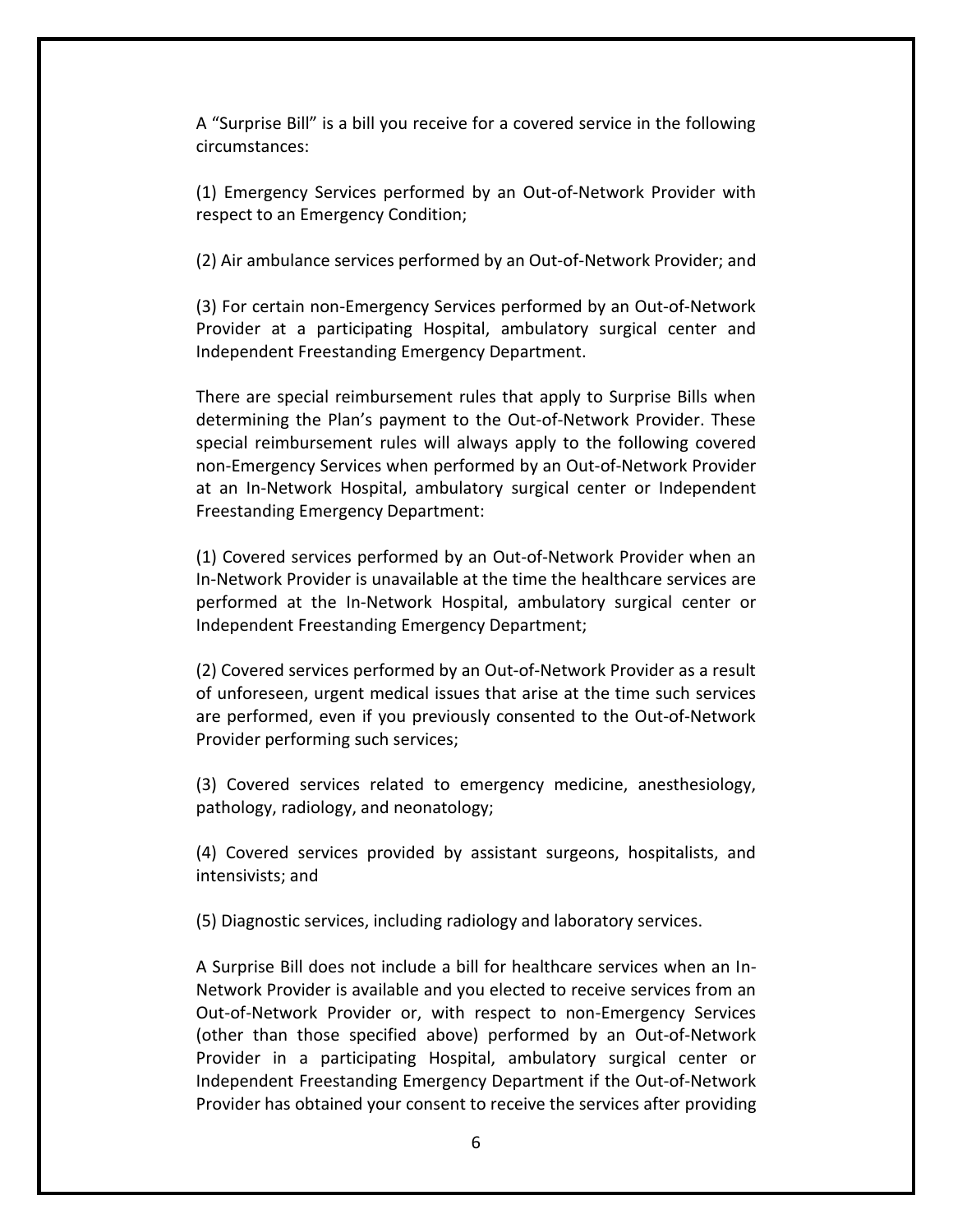you with required notice and satisfying all other consent requirements applicable to the Out‐of‐Network Provider. If the Out‐of‐Network Provider follows the notice and consent requirements and you consent to receiving the services, the Plan's normal reimbursement rules with respect to Out‐ of‐Network Providers will apply with regard to those services and you may be balance billed. Please see the definition of "Allowable Expense" for information about the Plan's normal reimbursement rules.

For Surprise Bills, the Plan will reimburse the Out‐of‐Network Provider an initial payment equal to the Recognized Amount. You will be held harmless for any Out‐of-Network Provider charges for the Surprise Bill that exceed your cost‐sharing under the Plan (i.e. Copayment, Deductible or Coinsurance) for In‐Network Providers. Your cost‐sharing will be calculated based off of the Recognized Amount and will count towards your In‐ Network Deductible, if any, and your In‐Network Out‐of‐Pocket Maximum.

For purposes of this Section, the "Recognized Amount" means the lesser of the billed charges or the "Qualifying Payment Amount." The "Qualifying Payment Amount" is the amount determined by the Plan in accordance with the requirements of 29 CFR 2590.716‐3.

The provisions specified in this section and in the Plan are designed to be consistent with the group health plan requirements of the No Surprises Act. The provisions are based on regulations published by the U.S. Department of the Treasury, Department of Labor, and Department of Health and Human Services (the "Departments") and will be interpreted to be consistent with those regulations.

To the extent the Plan provides coverage for air ambulance or Emergency Services for an Emergency Condition and the cost‐sharing applied to such air ambulance services or Emergency Services when rendered by an Out‐ of‐Network Provider is different than the cost‐sharing applied when such services are rendered by an In‐Network Provider, to the extent necessary to comply with the No Surprises Act, the Plan will apply the same cost‐ sharing to air ambulance services or Emergency Services for an Emergency Condition when rendered by an Out‐of‐Network Provider as the cost‐ sharing that is applied to such services when rendered by an In‐Network Provider."

#### **V. Section 4(R) – Major Medical Benefits, Transitional Care**

Effective January 1, 2022, the following was added as new subsection R:

"R. Transitional Care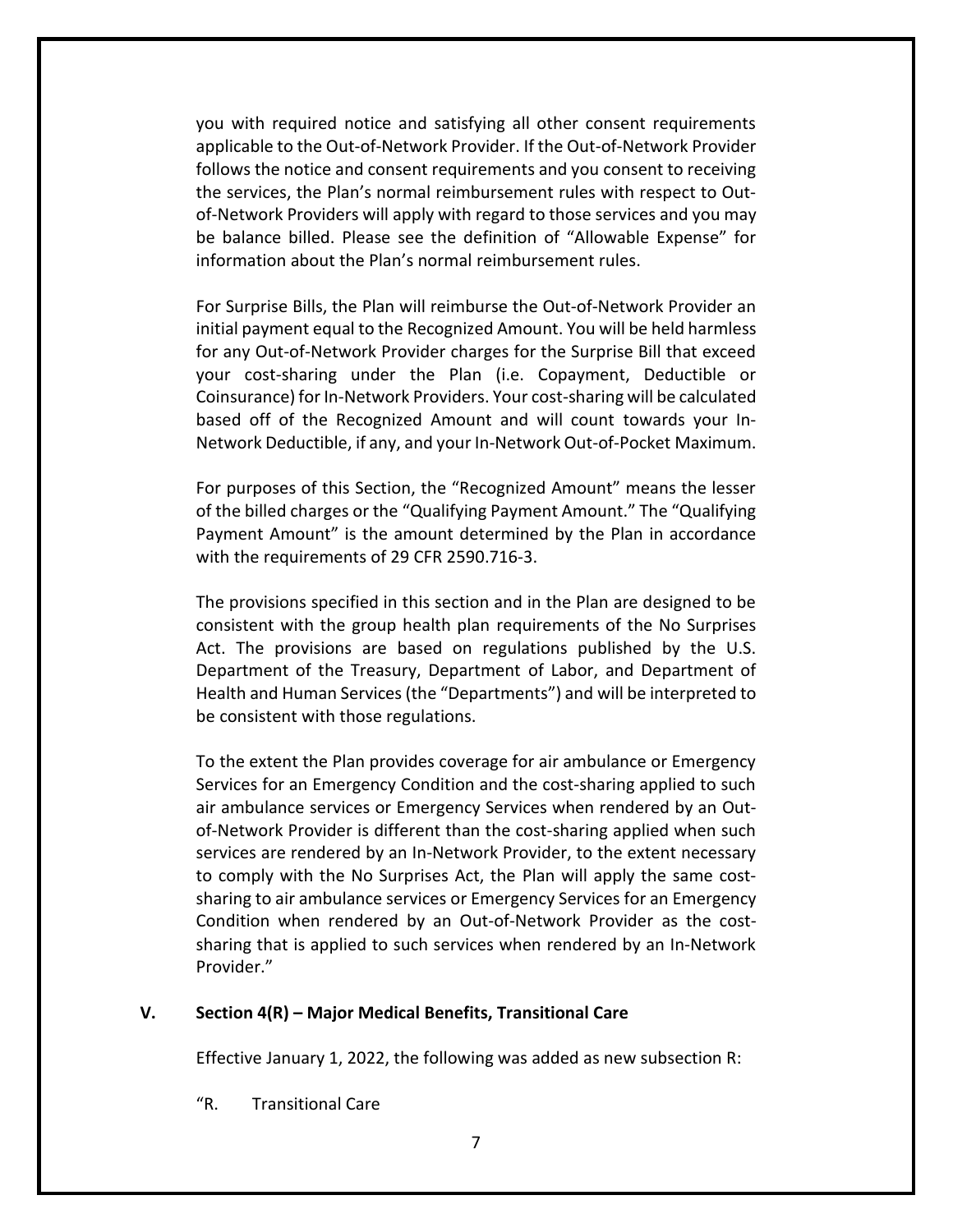If you are in an ongoing course of treatment when your In‐Network Provider leaves the network, then you may continue to receive covered services for the ongoing treatment from the former In‐Network Provider for up to 90 days from the date your provider's contractual obligation to provide services to you under the Plan terminates. If you are pregnant, you may continue care with a former In‐Network Provider through delivery and postpartum care directly related to the delivery.

The provider must accept as payment the negotiated fee that was in effect just prior to the termination of the relationship of the provider with the network. The provider must also provide the Plan with necessary medical information related to your care and adhere to any policies and procedures established by the Plan, including those for assuring quality of care and obtaining preauthorization and a treatment plan approved by the Plan. You will receive covered services as if they were being provided by an In‐ Network Provider and will be responsible only for any applicable cost‐ sharing.

In addition to the above, if you are considered a "continuing care patient" and any benefits under the Plan are terminated because of a change in the terms of participation of your provider in the network, you will be given notice of such change or termination and will have the right to elect to continue coverage under the Plan, with respect to that provider, under the same terms and conditions that were in effect on the date you are given notice of the provider's change in network status or termination of benefits as a result of change in network participation. If you elect to continue such coverage under the Plan, coverage for transitional care with respect to that provider will be provided under those same terms and conditions only for the period ending on the earlier of (1) 90 days from the date the notice is provided or (2) the date you are no longer considered a "continuing care patient." In addition, coverage under those same terms and conditions during this period of transitional care is limited to the condition for which you were receiving care from your provider, that qualifies you as a "continuing care patient," prior to the provider's change in network status.

For purposes of this section, you are a "continuing care patient" if you meet any of the following conditions:

(1) You are undergoing a course of treatment for a "serious and complex condition." For this purpose, "serious and complex condition" means: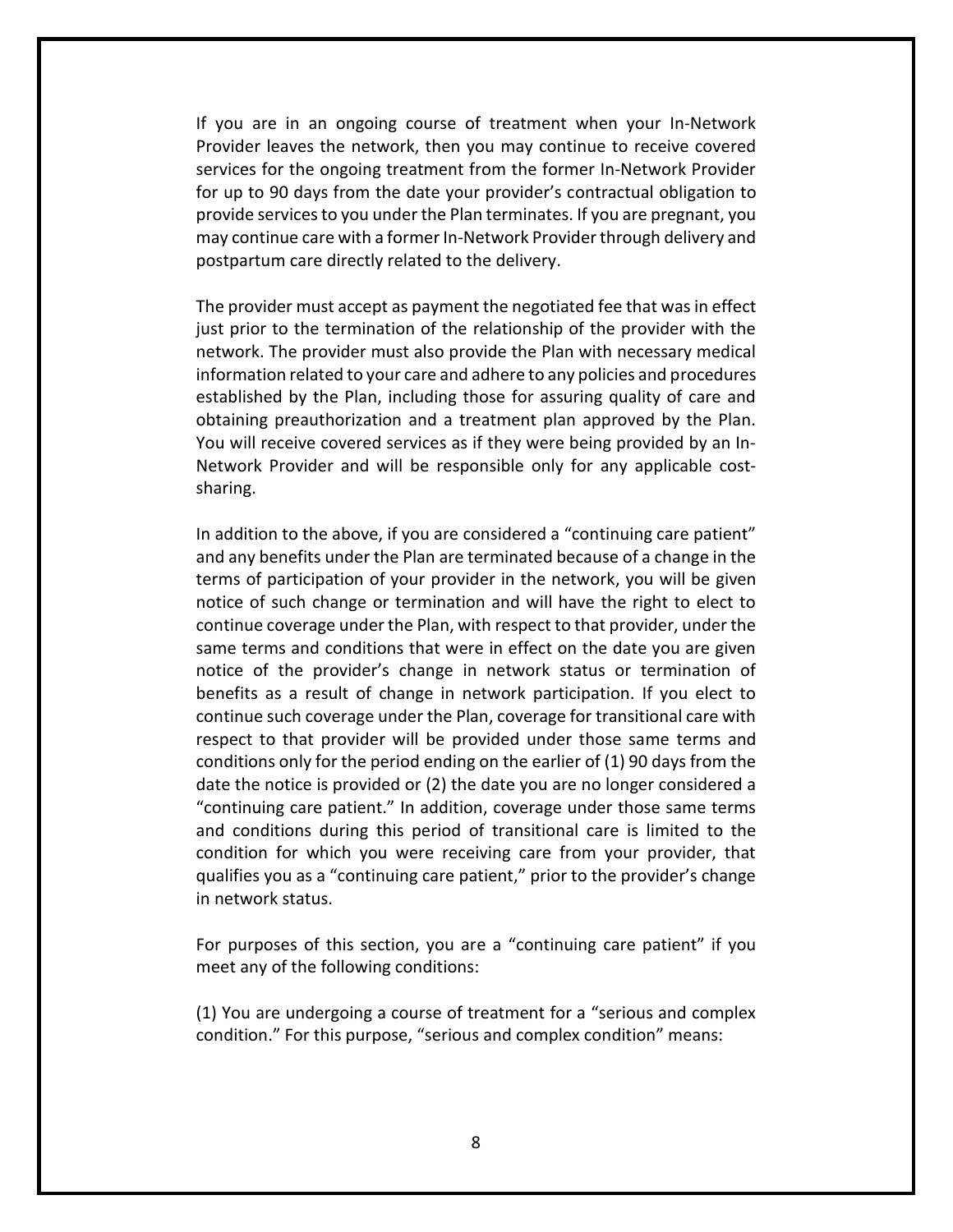a. An acute illness that is serious enough to require specialized medical treatment to avoid the reasonable possibility of death or permanent harm; or

b. A chronic illness that is life threatening, degenerative, potentially disabling or congenital and requires specialized medical care for a prolonged period of time.

(2) You are undergoing a course of institutional or inpatient care from the provider.

(3) You are scheduled to undergo non‐elective surgery, including post‐ operative care from the provider.

(4) You are pregnant and undergoing a course of treatment for the pregnancy from the provider.

(5) You are terminally ill (as defined in Section 1861 of the Social Security Act) and receiving treatment for the terminal illness from the provider.

Please note, if the provider was terminated by the network due to fraud, imminent harm to patients, or a final disciplinary action by a state board or agency that impairs the provider's ability to practice, continued treatment with that provider is not available.

If you have any questions with respect to this section, please contact EBCBS at the telephone number listed on your identification card."

#### **VI. Section 4(O) – Major Medical Benefits, Exclusions**

Effective January 1, 2022, the following was added at the end of subsection O:

"Notwithstanding the foregoing, where it would be required by the No Surprises Act, none of the exclusions in this section will apply to Emergency Services for an Emergency Condition."

#### **VII. Section 4(P) – Major Medical Benefits, Submission of Claims**

Effective January 1, 2022, the following was added at the end of the paragraph

titled "Non-Participating Provider Claims":

"Payment for services rendered by an Out‐of‐Network Provider that are subject to the surprise billing protections as described in the "Protection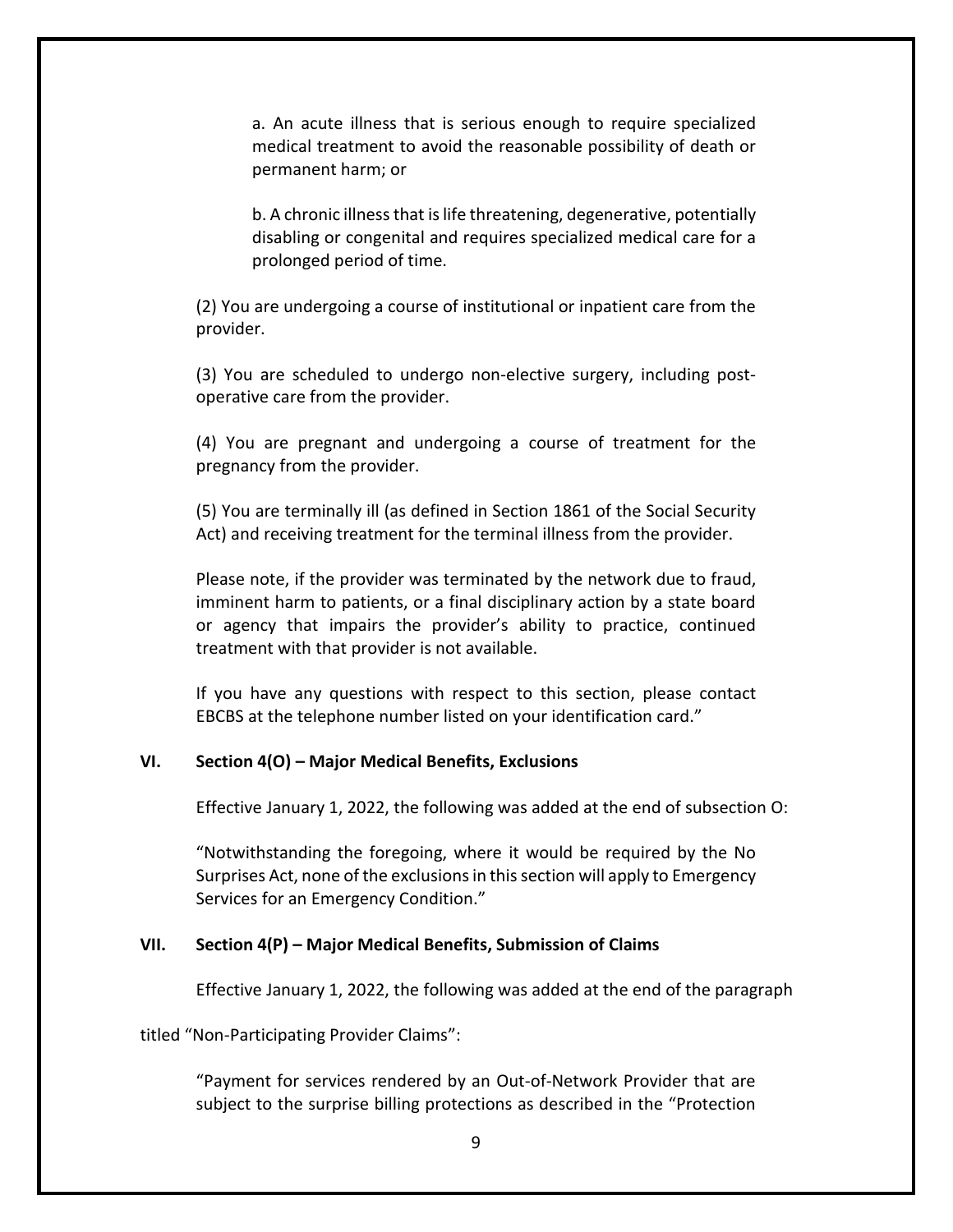from Surprise Bills" section of the Plan will be made directly to the Out‐of‐ Network Provider."

### **VIII. Section 10(F1) – Claims and Appeal Procedures, External Review**

Effective January 1, 2022, the following was added as new subsection F1:

#### "**F1. EXTERNAL REVIEW**

You have the right to an "external review" of certain coverage determinations made by the Plan as described below and in more detail in subsection Q, titled "Protection from Surprise Bills," in the Major Medical Benefits section of this SPD booklet.

An external review is a request for an independent review of a coverage determination by a third party known as an Independent Review Organization ("IRO"). IROs must be accredited by a nationally recognized accrediting organization and must be assigned to review appeals pursuant to independent, unbiased selection methods. "Requested service" or "requested services" refers to the service or services for which you are requesting coverage. You may request an external review only if the requested service is covered by the Plan.

You may have the right to an expedited external review if the timeframe for completion of an expedited internal appeal or a standard external review would seriously jeopardize your life or health, or would jeopardize your ability to regain maximum function. Also, you have the right to an expedited external review in connection with final adverse determinations concerning an admission, availability of care, continued stays, or health care services for which you received Emergency Services (as defined in the Major Medical Benefits section of this SPD booklet), but have not been discharged from a Facility. The timeframes for determining expedited external reviews are shorter than the timeframes for standard external reviews.

#### Coverage Determinations Subject to External Review

In general, you may not request an external review unless the Plan has issued a "final adverse determination" of your request for coverage through the internal appeal process. However, if you qualify for an expedited external review, you may also file an expedited external review at the same time as filing an expedited internal appeal. You are also eligible for an external review if both parties have agreed to an external review, even though you have not obtained a final adverse determination.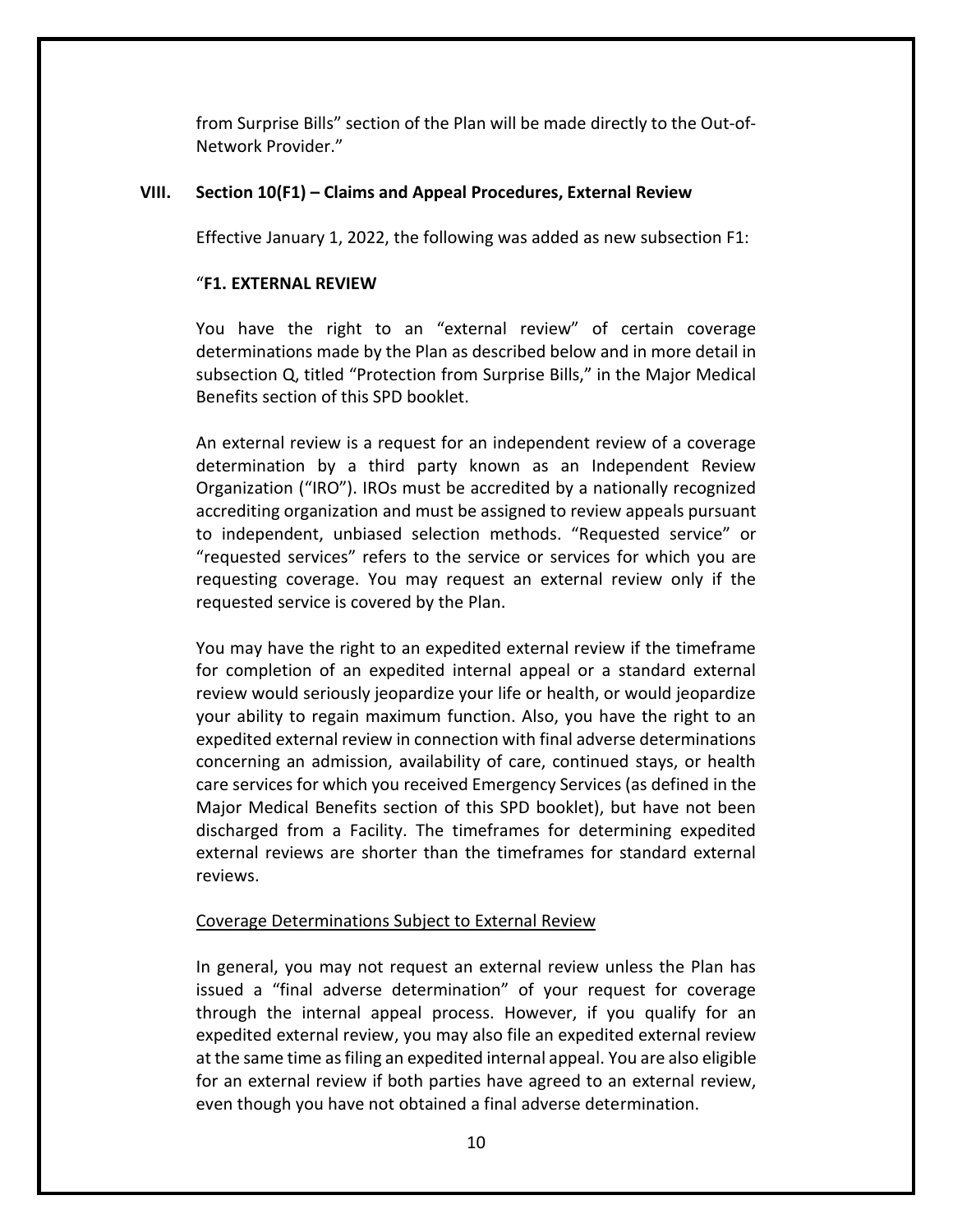To be eligible for external review, the final adverse determination issued through the first level of the internal appeal process must be a determination involving consideration of whether the Plan is complying with the surprise billing and cost-sharing protections of the No Surprises Act, which are described the subsection titled "Protection from Surprise Bills" in the Major Medical Benefits section of this SPD booklet.

#### Requesting an External Review

If you meet the conditions described above, you or your authorized representative may request an external review by completing and filing the required form with the Plan. The Plan will send the external review application to you with the notice of final adverse determination. You or your authorized representative will have the opportunity to submit additional information on the requested service; and you may be required to authorize the release of any medical records needed to reach a decision on the external review.

## **You must file your request for an external review with the claims administrator within four months after receiving a final adverse determination.**

Upon receipt of a request for an external review, the Plan must determine if the request meets the requirements for external review, and will notify you of its eligibility determination. Upon a determination that the request is eligible for external review, the Plan will assign the appeal to an IRO for review.

#### Effect of External Review Determination

A determination on external review is binding on the Plan and the claimant, except to the extent that other remedies are available under applicable state or federal law.

However, a decision by the external reviewer does not preclude the Plan from making payment or providing benefits on a claim at any time, including after a decision that denies the claim. When an external review decision requires the Plan to provide benefits or payment on a claim, the Plan will provide benefits or payment pursuant to the decision without unreasonable delay regardless of whether the Plan intends to seek judicial review of the decision, unless and until there is a judicial decision that provides otherwise.